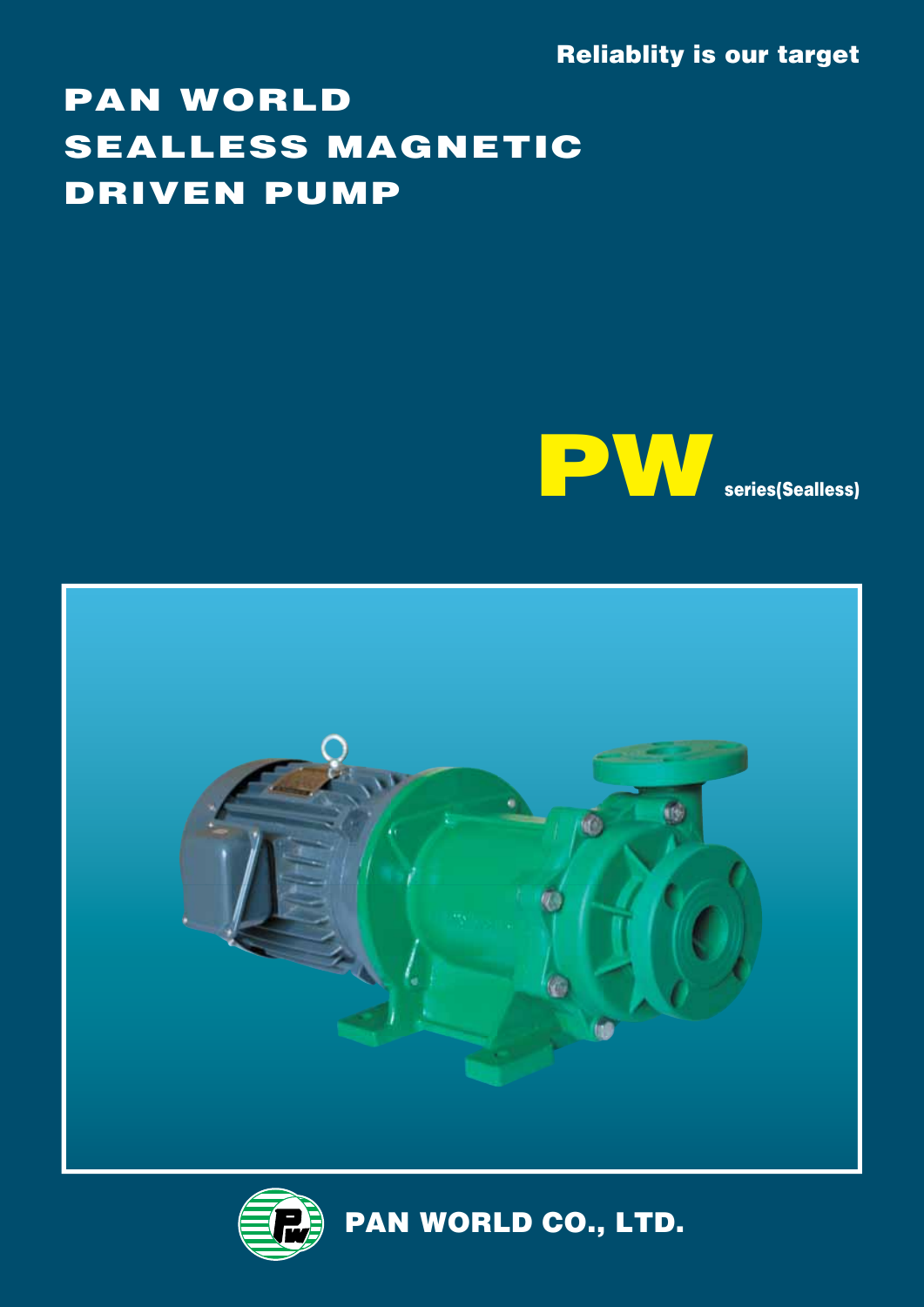#### ■ Features

- 
- . Long operation life : 20,000 Hours life expectancy of bearing.
- . **Zero leakage** : The pump is driven by a synchronous magnetic coupling for zero leakage.
- . **Easy maintenance** : The part are easy to replace without the use of special tool or jig.
- **Built in safety** : The bearing, thrust pad, and shaft are molded or supported by plastic for one component.
	-
- . Best choise of wetted end : Many kind of combination among bearing, spindle thrust pad, O ring are standarized to meet required specification.

### High performance zero leak pumps designed for the Chemical Industry



Moreover,owning to the adopting of O ring, the sealing ability is increased.

**1**

For slurry application

such as ceramic parts are protected by the thermo plastic part from deformation while dry running or erratic operation.

outdoor,explosion-proof motors are available.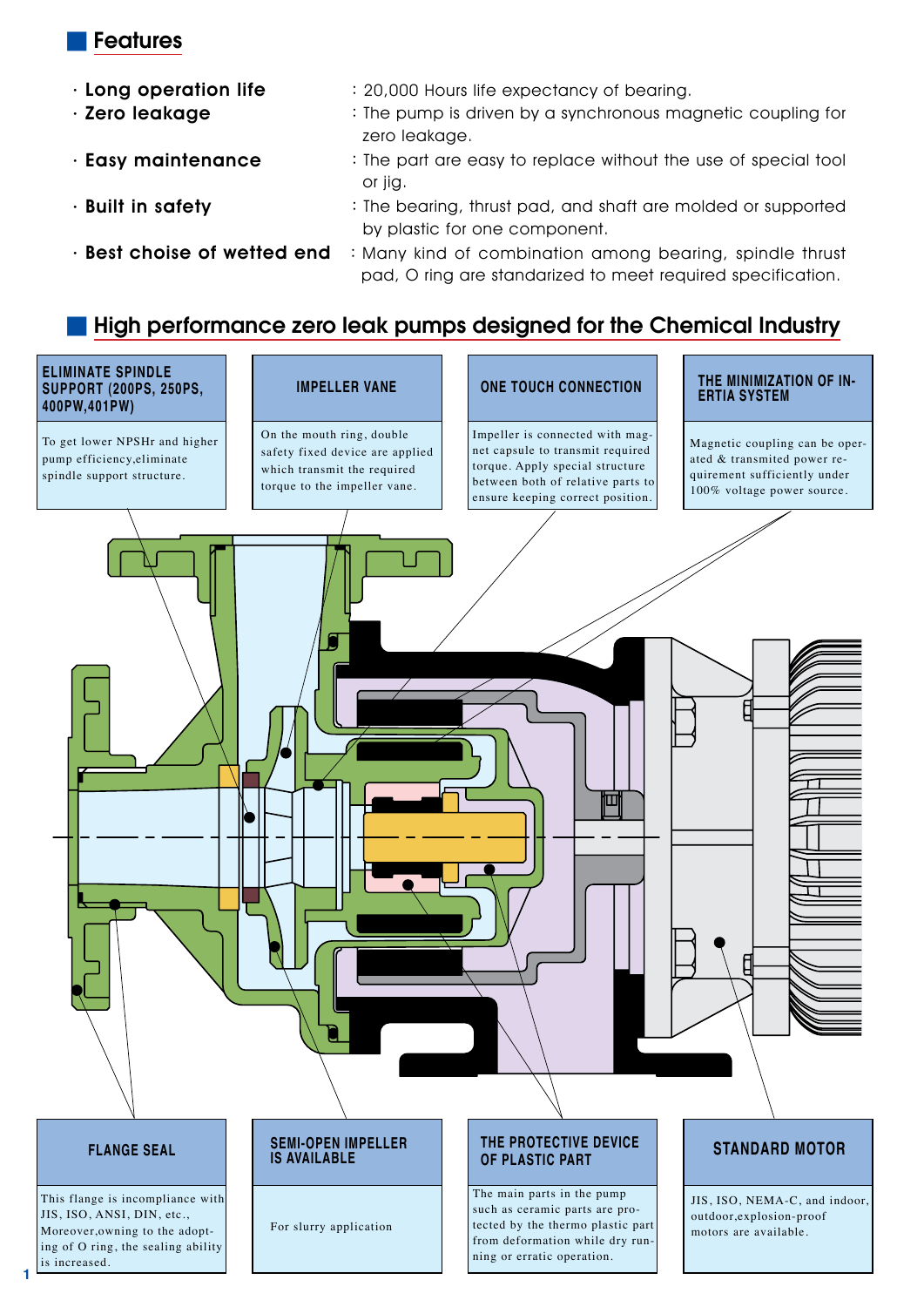

## ■ Performances list

| Flange size<br>Model                                 |                       |          | Pump performance at specified point (M at L/min) | Applicable Motor   | Net weight (Kg)    |            |     |  |
|------------------------------------------------------|-----------------------|----------|--------------------------------------------------|--------------------|--------------------|------------|-----|--|
|                                                      | Outlet(mm) Intlet(mm) |          | <b>Specific Gravity</b>                          | 50HZ               | 60HZ               | output(kW) |     |  |
| $-S$                                                 |                       |          | \$1.0                                            | $11.0 - 80$        | $13.0 - 80$        |            |     |  |
| <b>NH-350PW</b><br>$-M$                              | 25                    | 25       | (2) 1.3                                          | $12.0 - 60$        | $14.0 - 40$        | 0.37       | 16  |  |
| -H                                                   |                       |          | (3) 1.5                                          | $11.0 - 40$        | $11.0 - 50$        |            |     |  |
| $-S$                                                 |                       |          | \$1.0                                            | $13.7 - 100$       | $17.3 - 100$       |            |     |  |
| <b>NH-351PW</b><br>$\mathord{\text{-M}}$             | 25                    | 25       | 21.3                                             | $14.5 - 80$        | $17.0 - 80$        | 0.75       | 25  |  |
| -H                                                   |                       |          | (3) 1.5                                          | $12.4 - 80$        | $14.5 - 70$        |            |     |  |
| $-S$                                                 |                       |          | $\overline{\textcircled{s}}$ 1.0                 | $23.0 - 180$       | $29.0 - 140$       |            |     |  |
| <b>NH-352PW</b><br>$-M$                              | 32                    | 32       | 21.3                                             | $22.0 - 100$       | $26.0 - 100$       | 1.5        | 37  |  |
| -H                                                   |                       |          | (3) 1.5                                          | $21.0 - 100$       | $25.0 - 100$       |            |     |  |
| $-S$                                                 |                       |          | \$1.0                                            | $23.0 - 180$       | $32.0 - 150$       |            |     |  |
| <b>NH-353PW</b><br>$\mathsf{M}\mathsf{-}$            | 32                    | 32       | (2) 1.3                                          | $24.0 - 150$       | $31.0 - 120$       | 2.2        | 46  |  |
| <b>H</b>                                             |                       |          | (3) 1.5                                          | $22.0 - 150$       | $29.0 - 120$       |            |     |  |
| $-S$                                                 |                       |          | (s) 1.0                                          | Max 12.0 - Max 100 | Max 13.0 - Max 100 |            |     |  |
| 4.                                                   |                       |          | (D1.1)                                           | $8.3 - 165$        | $6.7 - 160$        |            |     |  |
| <b>NH-400PW</b><br>$-M$                              | 40                    | 40       | @1.3                                             | $7.0 - 155$        | $7.0 - 155$        | 0.37       | 21  |  |
| -H                                                   |                       |          | \$1.5                                            | $6.1 - 130$        | $5.9 - 130$        |            |     |  |
| $-S$                                                 |                       |          | $\overline{\textcircled{s}}$ 1.0                 | Max 14.5 - Max 200 | Max 17.0 - Max 160 |            |     |  |
|                                                      |                       |          | $①$ 1.1                                          | $12.0 - 240$       | $11.5 - 250$       |            | 30  |  |
| $\frac{-L}{-M}$<br><b>NH-401PW</b>                   | 40                    | 40       | (2) 1.3                                          | $9.8 - 185$        | $9.2 - 200$        | 0.75       |     |  |
| <u>म</u>                                             |                       |          | $\overline{3}$ 1.5                               | $9.1 - 165$        | $7.5 - 200$        |            |     |  |
| $\overline{-s}$                                      |                       |          | (s) 1.0                                          | Max 25.0 - Max 200 | Max 25.0 - Max 160 |            |     |  |
| 4.                                                   |                       |          | (D1.1)                                           | $14.0 - 320$       | $14.0 - 300$       |            | 45  |  |
| <b>NH-402PW</b><br>$-M$                              | 40                    | 50       | (2) 1.3                                          | $14.0 - 280$       | $13.9 - 265$       | 1.5        |     |  |
| $-H$                                                 |                       |          | (3) 1.5                                          | $12.0 - 280$       | $14.5 - 220$       |            |     |  |
| $-S$                                                 |                       |          | \$1.0                                            | Max 32.0 - Max 240 | Max 32.0 - Max 240 |            |     |  |
| $\overline{\mathbf{r}}$                              |                       |          | (D1.1)                                           | $20.0 - 310$       | 19.0 - 280         | 2.2        | 53  |  |
| <b>NH-403PW</b><br>$-M$                              | 40                    | 50       | (2) 1.3                                          | $16.0 - 340$       | $17.0 - 280$       |            |     |  |
|                                                      | -H                    |          | (3) 1.5                                          | $15.5 - 340$       | 14.7 - 340         |            |     |  |
| $\mathbf{L}$                                         |                       |          | ①1.1                                             | $23.0 - 390$       | $24.0 - 420$       |            |     |  |
| <b>NH-405PW</b><br>$\mathord{\text{-M}}$             | 40                    | 50       | 21.3                                             | $21.1 - 400$       | $24.0 - 390$       | 3.7        | 64  |  |
| -H                                                   |                       |          | (3) 1.5                                          | $19.0 - 390$       | $20.0 - 390$       |            |     |  |
| $-S$                                                 |                       |          | (s) 1.0                                          | $22.0 - 500$       | $22.0 - 500$       |            |     |  |
| чL,                                                  |                       |          | (D1.1)                                           | $20.0 - 500$       | $20.0 - 500$       |            |     |  |
| <b>NH-505PW(L)</b><br>$-M$                           | 50                    | 65       | (2)1.3                                           | $19.0 - 500$       | $19.0 - 500$       | 3.7        | 72  |  |
| -H                                                   |                       |          | (3) 1.5                                          | $16.0 - 500$       | $16.0 - 500$       |            |     |  |
| $-S$                                                 |                       |          | $\overline{\circ}$ 1.0                           | $25.0 - 350$       | $28.0 - 350$       |            |     |  |
| 4.                                                   |                       |          | (D1.1)                                           | $25.0 - 350$       | $26.0 - 350$       |            |     |  |
| <b>NH-505PW(H)</b><br>$-M$                           |                       | 50<br>65 | @1.3                                             | $22.0 - 350$       | $24.0 - 350$       | 3.7        | 72  |  |
| -H                                                   |                       |          | (3) 1.5                                          | $20.0 - 350$       | 19.7 - 350         |            |     |  |
| $\overline{-s}$                                      |                       |          | \$1.0                                            | $24.0 - 600$       | $27.0 - 600$       |            |     |  |
|                                                      |                       |          | ①1.1                                             | $22.0 - 600$       | $24.0 - 600$       |            |     |  |
| $\frac{-L}{-M}$<br><b>NH-507PW</b>                   | 50                    | 65       | (2) 1.3                                          | $19.0 - 600$       | $21.0 - 600$       | 5.5        | 99  |  |
| $\overline{H}$                                       |                       |          | $\overline{31.5}$                                | $19.0 - 600$       | $19.0 - 600$       |            |     |  |
| $\mathbf{-L}$                                        |                       |          | ①1.1                                             | $15.0 - 700$       | $15.5 - 600$       |            |     |  |
| $-M$<br><b>NH-655PW</b>                              | 65                    | 80       | (2) 1.3                                          | $12.0 - 650$       | $\sim$             | 3.7        | 110 |  |
| -H                                                   |                       |          | (3) 1.5                                          | $10.2 - 570$       | ÷.                 |            |     |  |
|                                                      |                       |          | (D1.1)                                           | $17.5 - 800$       | $18.0 - 750$       |            |     |  |
| Æ.<br><b>NH-657PW</b><br>$\mathord{\text{-M}}$<br>-H |                       | 65<br>80 |                                                  | $17.6 - 630$       | $16.5 - 630$       |            | 120 |  |
|                                                      |                       |          | @1.3                                             | $15.3 - 620$       | $13.3 - 760$       | 5.5        |     |  |
|                                                      |                       |          | (3) 1.5                                          |                    | $23.4 - 800$       |            |     |  |
| ٠L.                                                  |                       | 80       | (D1.1)                                           | $23.4 - 780$       |                    |            |     |  |
| NH-6510PW<br>$-M$                                    | 65                    |          | (2) 1.3                                          | $22.7 - 640$       | $19.6 - 770$       | 7.5        | 130 |  |
| -H                                                   |                       |          | (3) 1.5                                          | $17.5 - 800$       | $18.1 - 670$       |            |     |  |
| ٠L.                                                  |                       | 80       | ①1.1                                             | $25.5 - 1040$      | 29.5 - 1030        | 11         |     |  |
| NH-6515PW                                            | $-M$<br>65            |          | (2) 1.3                                          | $25.5 - 1040$      | $31.5 - 650$       |            | 140 |  |
| -H                                                   |                       |          | (3) 1.5                                          | $25.2 - 880$       | $24.6 - 850$       |            |     |  |

H S.G=1.5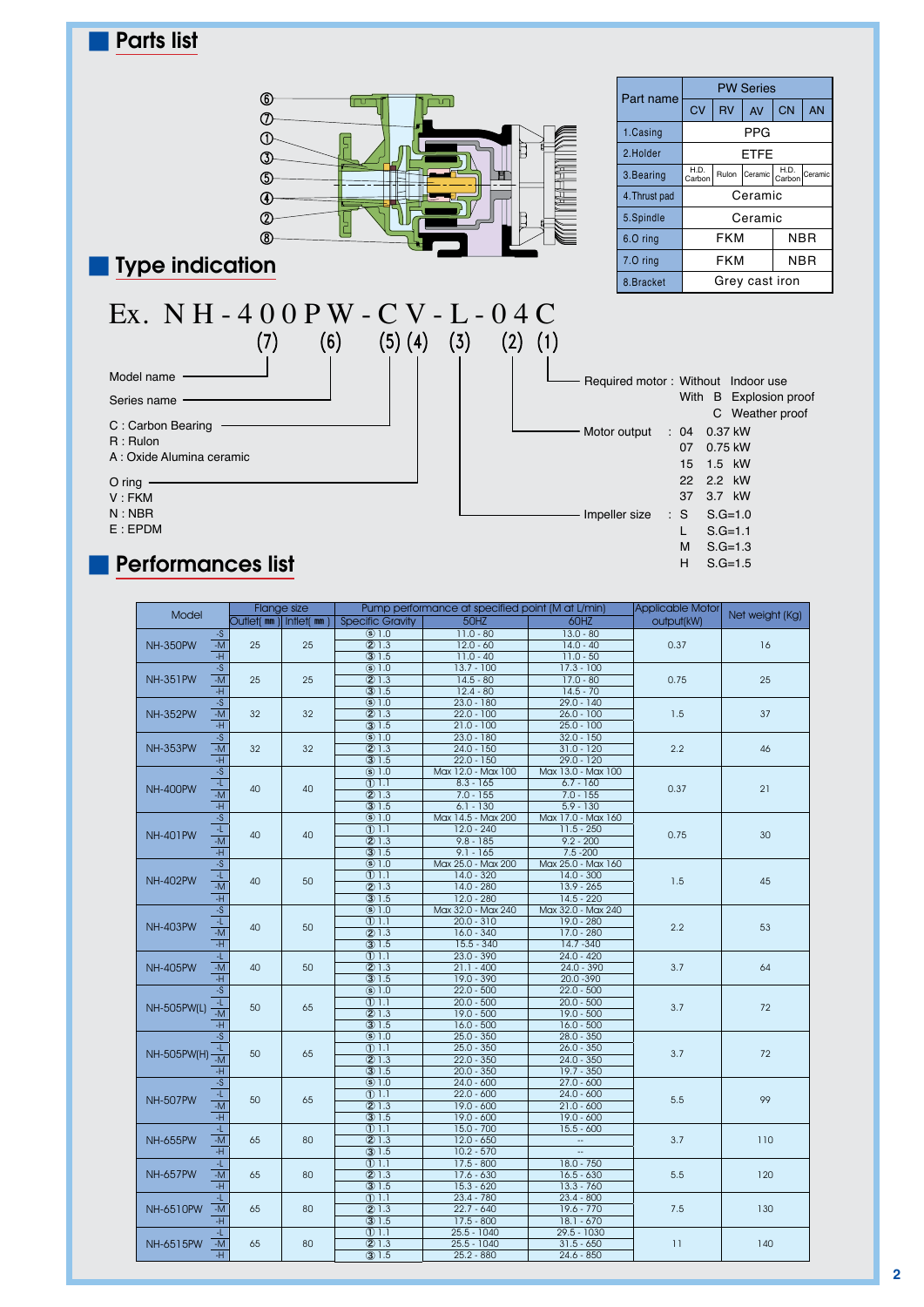## **Performance curve (for reference) 50Hz**



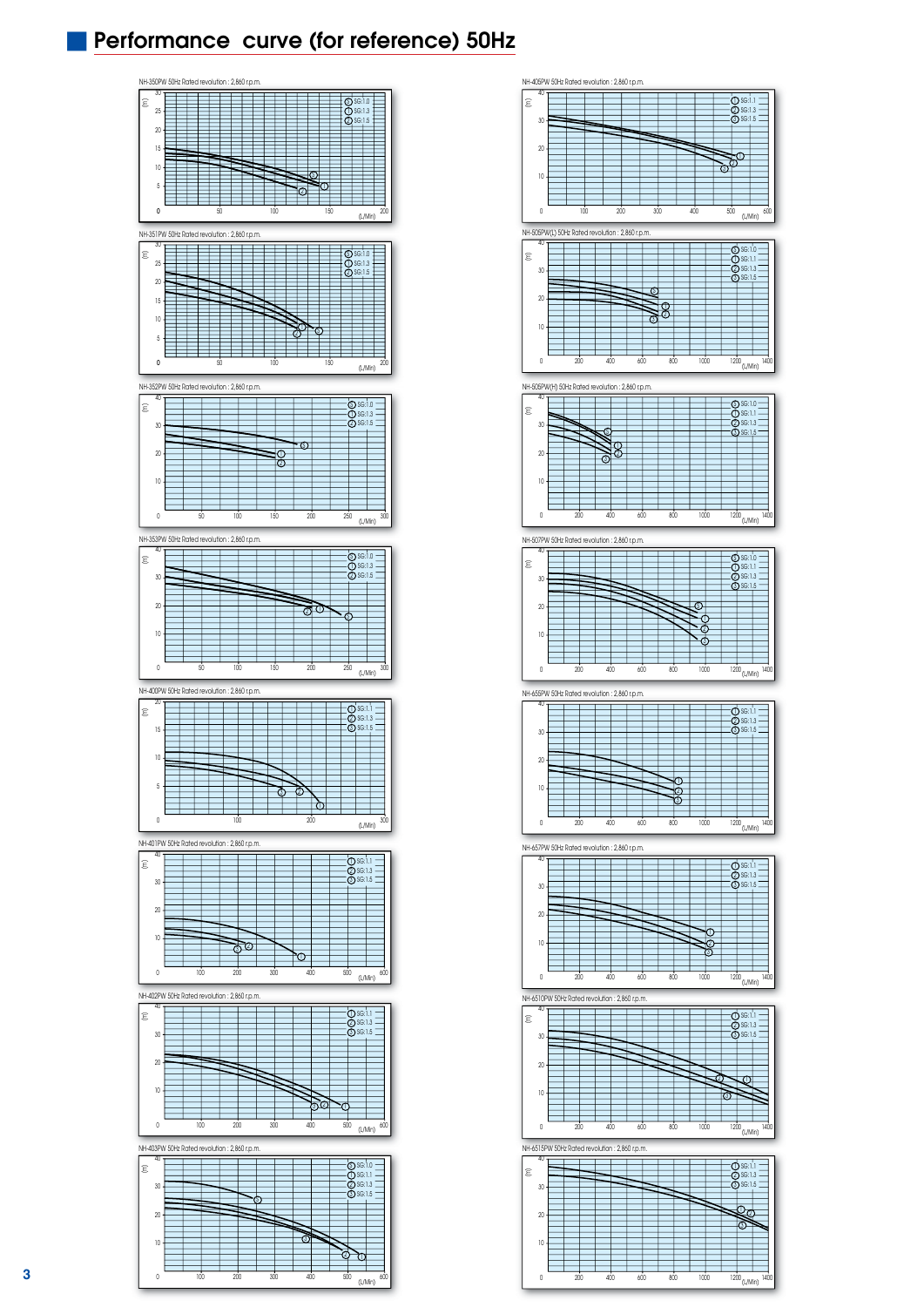### **Performance curve (for reference) 60Hz**



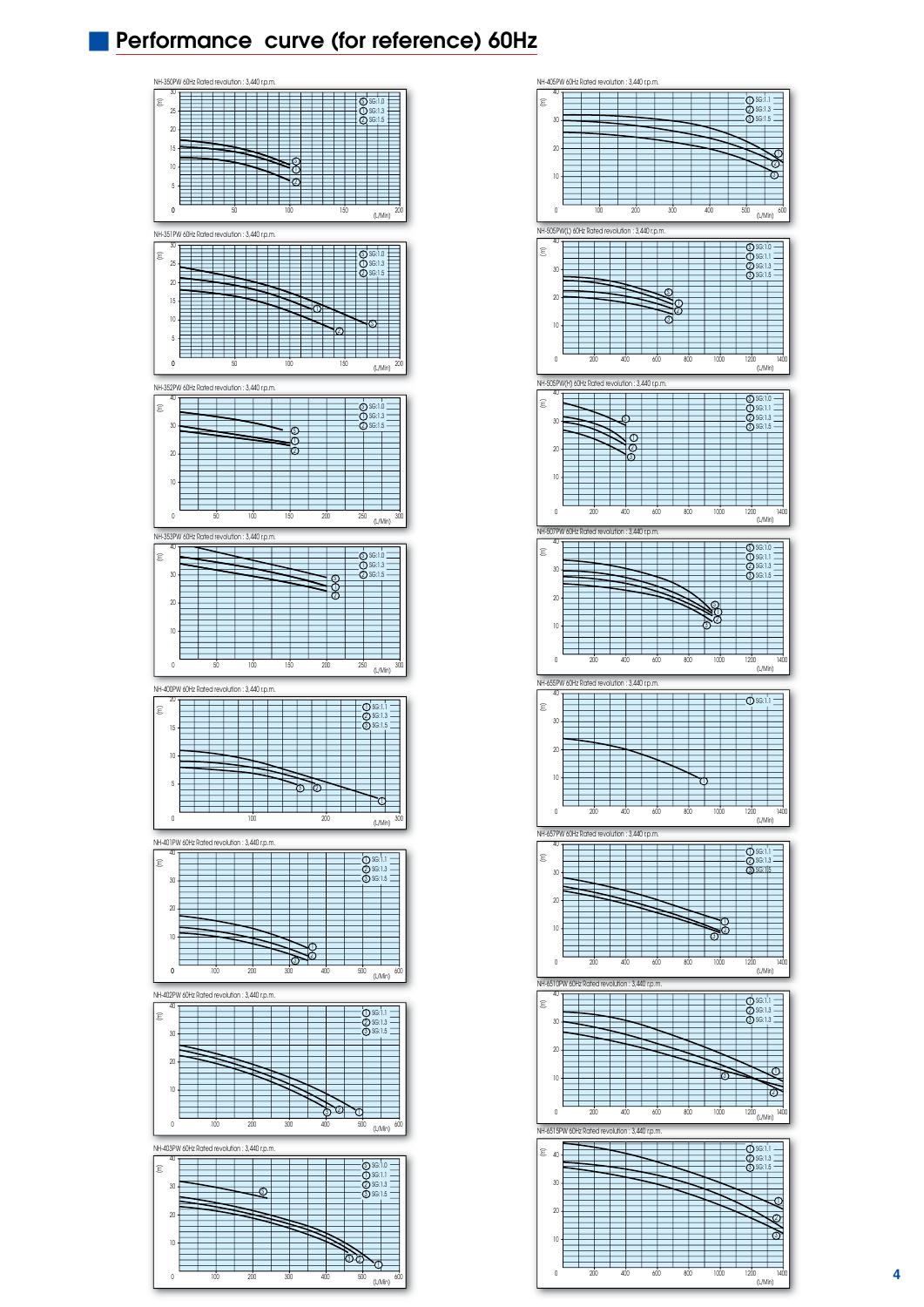

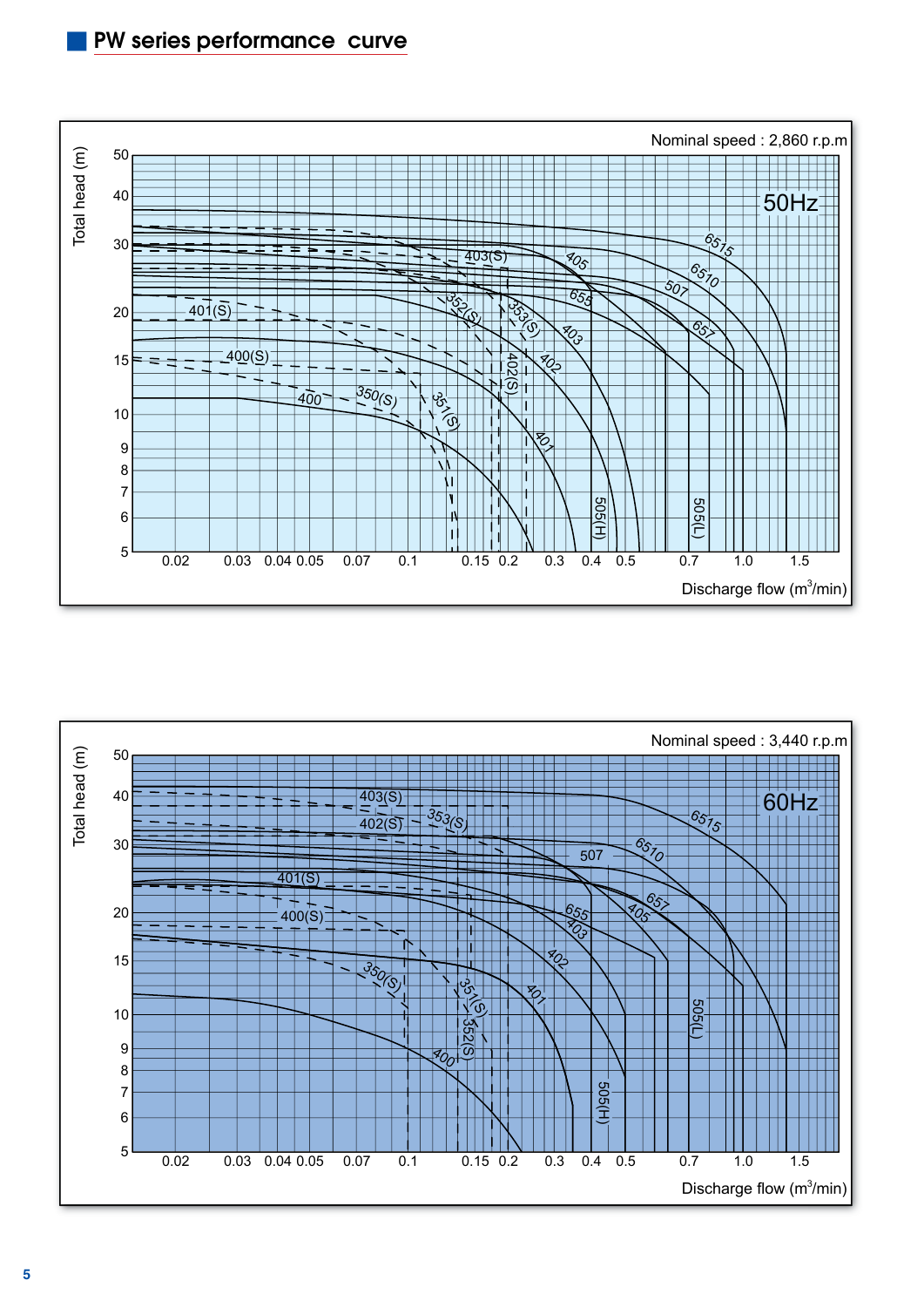



| Model            | W   | H     | L*    | $\alpha$ | $\mathsf{b}$ | $\mathbf{C}$ | d   | $\mathbf{e}$ |       | $\mathbf{g}$ | $h^*$ |    |
|------------------|-----|-------|-------|----------|--------------|--------------|-----|--------------|-------|--------------|-------|----|
| <b>NH-350PW</b>  | 157 | 247.5 | 465.5 | 130      | 76           | 130          | 115 | 225.5        | 82    | 155          | 146   | 12 |
| <b>NH-351PW</b>  | 160 | 247.5 | 462.5 | 130      | 76           | 130          | 115 | 229.5        | 82    | 164          | 152   | 12 |
| <b>NH-352PW</b>  | 160 | 242   | 505.5 | 130      | 57           | 132          | 120 | 222.5        | 78    | 155          | 149   | 12 |
| <b>NH-353PW</b>  | 160 | 242   | 505.5 | 130      | 57           | 132          | 120 | 222.5        | 78    | 155          | 149   | 12 |
| <b>NH-400PW</b>  | 140 | 216   | 473   | 110      | 51           | 98           | 95  | 233          | 87    | 150          | 151   | 12 |
| <b>NH-401PW</b>  | 160 | 254   | 488   | 130      | 57.5         | 130          | 115 | 256          | 102.5 | 184          | 160   | 12 |
| <b>NH-402PW</b>  | 260 | 255   | 620   | 208      | 65           | 200          | 115 | 305          | 89    | 158          | 176   | 14 |
| <b>NH-403PW</b>  | 260 | 255   | 620   | 208      | 65           | 200          | 115 | 305          | 89    | 158          | 176   | 14 |
| <b>NH-405PW</b>  | 260 | 270   | 689   | 208      | 65           | 200          | 130 | 326          | 89    | 158          | 208   | 14 |
| <b>NH-505PW</b>  | 260 | 319   | 650.5 | 220      | 60           | 300          | 162 | 287.5        | 89.5  | 123.2        | 208   | 14 |
| <b>NH-507PW</b>  | 260 | 319   | 676.5 | 220      | 60           | 300          | 162 | 311.5        | 89.5  | 123.2        | 252   | 14 |
| <b>NH-655PW</b>  | 260 | 360   | 723   | 210      | 85           | 270          | 175 | 360          | 118   | 240          | 208   | 14 |
| <b>NH-657PW</b>  | 260 | 360   | 745   | 210      | 85           | 270          | 175 | 380          | 118   | 240          | 252   | 14 |
| <b>NH-6510PW</b> | 260 | 360   | 745   | 210      | 85           | 270          | 175 | 380          | 118   | 240          | 252   | 14 |
| NH-6515PW        | 350 | 385   | 918.5 | 300      | 85           | 270          | 200 | 408.5        | 118   | 240          | 285   | 14 |

Remarks: 1. The size in above table is shown with JIS motor.

2. Over all size & construction may be changed without notice.

3. \*Depending on type of motor used.



#### **Dimension**

|        |  | B C D E F G |  |                                          |
|--------|--|-------------|--|------------------------------------------|
| SP-400 |  |             |  | 309   95   214   51   220   207   210    |
| SP-401 |  |             |  | 329   115   214   57.5   220   227   250 |

#### NOTE: 1).Material: hard PVC.

2).Allowable self priming static head: 2m at S.G.1.0

3).Allowable overall duction pipe length: 3m.



#### **Dimension**

|               |  |  | $A \mid B \mid C \mid D \mid E \mid F \mid G \mid AA \mid BB$ |  |  |
|---------------|--|--|---------------------------------------------------------------|--|--|
| <b>PT-400</b> |  |  | 440 270 400 95 215 300 ø11 40A 40A                            |  |  |
| <b>PT-401</b> |  |  | 440 270 470 115 215 300 ø11 40A 40A                           |  |  |
| <b>PT-402</b> |  |  | 440 270 550 115 215 300 ø11 50A 50A                           |  |  |

NOTE: 1).Material: hard PVC.

- 2).Allowable self priming static head 3m at S.G.1.0 3).Allowable overall duction pipe length 4m.
	-